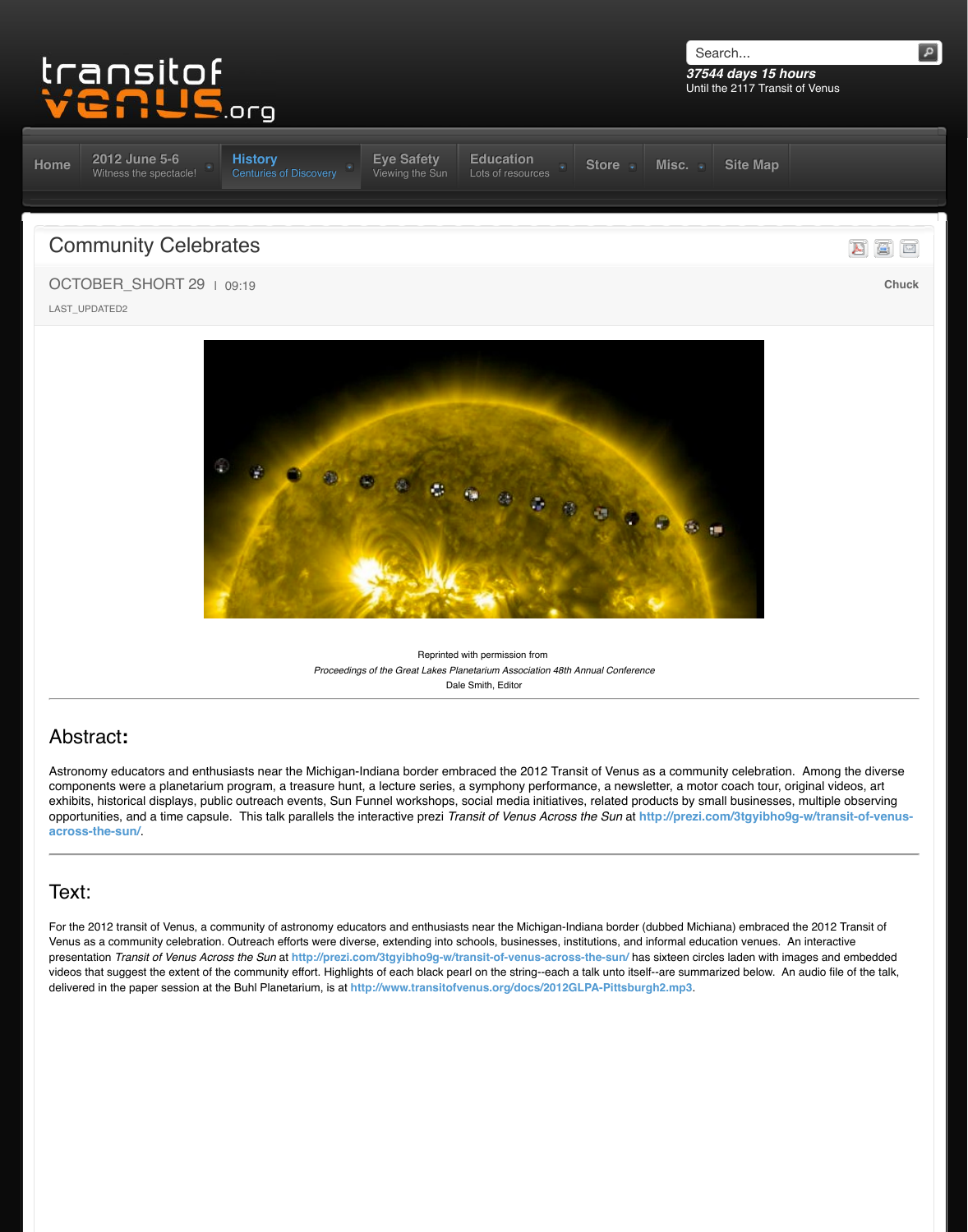After the 1639 transit of Venus, Jeremiah Horrocks complained about two things. First, he didn't have enough time to warn others about the impending alignment. Second, he had to compete with sports. Of his friends, Horrocks wrote, "Most of them care little for trifles of this kin

Today science educators are still competing with the equivalent of hawks and hounds. If we as a nation wath and science math and science in action. Embrace it with the same zeal as sports and other popular culture. The trans

#### **Outreach**

The Michiana community stepped up to prepare students and the public alike for the transit of Venus. Ver parks. Activities occurred at Science Alive, a family event at the main library in South Bend; Prairie Vista I school; AstroFest, a school district event that was duplicated at South Bend Union Station; AstroCamp, a

To broaden our reach into the community and to involve individual business, the Riverbend Community Math Center TROVE Adventure. About two dozen small businesses and institutions each exhibited a historical artifact up ten Keywords from among the sites received free solar shades as a reward.

#### **Videos**

A collection of transit-specific videos are at http://www.youtube.com/user/transitvenus, a dozen of which involved. Some are instructional, others are for fun. Topics included a performance of John Philip Sousa' microbrewery; mixing a cosmic cocktail; simulating the black drop effect with pinched fingers; and an animation of the transit of the transit of the transit of the transit of the transit of the transition  $m$  near the the Arctic Circle. A local high school student conveyed the pattern of transits of Venus using paper plates, with hits. The trailer for *The Transit of Venus* full-dome video garnered over 125,000 visitors.

#### **Art & Music**

Three art ex[hibits featured the transit of Ven](http://youtu.be/4bufgnyXw7c)us and exoplanets. Art students at Penn High School display Northern Indiana Pastel Society sponsored an exhibit at the Harris Branch Library in Granger, IN. The third art show was in a metallery at the metallery at The third at The third at The third at The Livery at The Livery in Harbor, MI. Samples from each exhibit are within the prezi *Transit of Venus Across the Sun* at http://prez

The Penn High School Symphonic Winds Band practiced for and performed John Philip Sousa's Transit o

#### **Digital Realm**

The internet was a new tool for the 21st century transits of Venus, and I tapped into several new media outlet enjoyment was writing entries for Steven van Roode's Transit of Venus blog at

http://transitofvenus.nl/wp/ I administered the Transit of Venus Group on Facebook (http://www.faceb joined. Twitter, Quora, Flickr, Second Life, Prezi and local blogs were in the mix, but my commitment to m they require.

#### **Website**

A significant part of my personal commitment to the transit of Venus was developing the website www.trans content, to which I added my own material. A priority was to promote proper solar viewing so that more people 5 approached, in one snapshot about 23% of website traffic went to the Eye Safety page.

For eight years the website had been made possible by the generous support of Patrick Rumley of Voraky would require significant bandwidth, and a huge spike in traffic could incur a large financial burden. I did r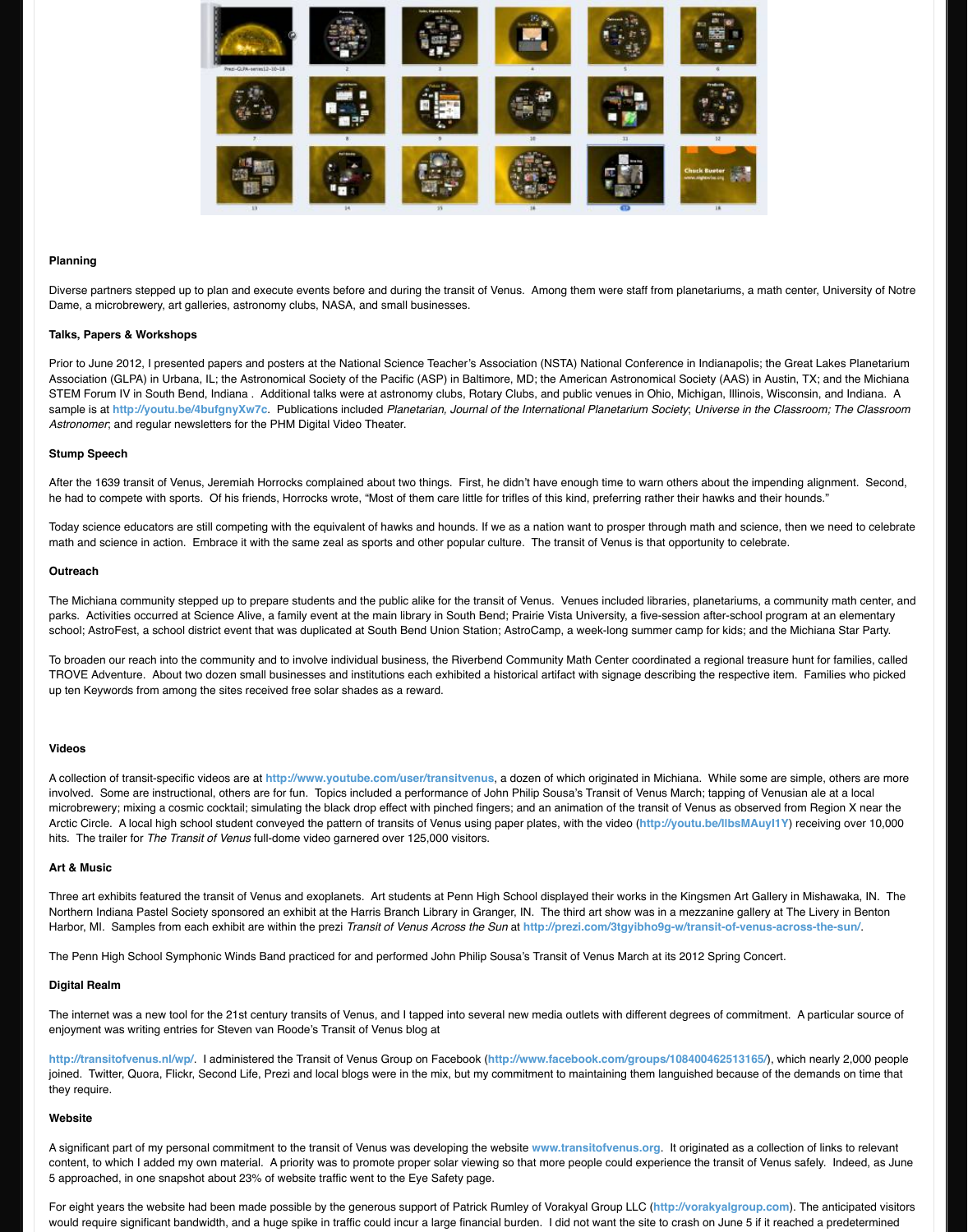Dr. Steven Williams, Chief of Education Initiatives at the National Air and Space Museum who was on detail assignment to NASA HQ, visited the Michiana community for three days. He packed his itinerary with visits to schools, presented a public lecture at the PHM Digital Vid Star Party, and met with leaders of the community's astronomy education and public outreach efforts.

Astronaut Don Pettit had prepared to take photographs of the transit from his perch in the cupola of the International Space Stational Space Station. In the cupola of the Internation. In the superficient, canacronym-laden manner, former planetarian Rob Landis was supportive in sharing the preparations by Pett things like removing the windows' scratch panes, winnowing files for download, and taking sample frames.

NASA's Solar Dynamics Observatory was expected to be the premiere satellite imaging the sun on June 5 prezi is credited to SDO. Shortly after SDO had been launched, I wrote the SDO team to inquire whether merely state yes or no, they kindly replied with a nice video simulation (**http://youtu.be/4QtZFkDpemY**).

The Sun-Earth Day team at GSFC supported our outreach efforts with teacher packets and their own inter panel at the IDEA Project Capstone Event at the National Science Teacher Association Annual Meeting, a

#### **Products**

I solicited some local businesses to participate in the global celestial event, and those who accepted the in were Venusian ale, a Transit of Venus salad, a Cosmic Cocktail garnished with a whole lime slice with a ca convenient name, Pizza Transit, created two new pizzas, including one with black olives strung across in a to boost the economy and promote science concurrently in a fun way. One major US newspaper portraye who have seen the intent of all these efforts.

#### **Exhibits**

Two libraries hosted displays of historical artifacts and general transit of Venus information. While I prepa outreach team at University of Notre Dame created three displays at the Hesburgh Library. Both of these vertunities Stanley of Indiana.

#### **Full Dome Video**

I and GLPA member Patrick McPike partnered to produce a 4-minute full-dome video that digital theaters of upcoming celestial event. On short notice, McPike delivered quality animation and visual effects. Grass R Zealand band named *Transit of Venus* provided the soundtrack. An early draft of McPike's handiwork were **over 125,000 people.** NASA hosted the dome master files online for planetarium manufacturers, user gro systems. Digital venues could then show the full-dome video at no cost.

#### **Sun Funnel**

The sun funnel is a device that fits into a telescope focuser and allows a group of observers to see safely Zajac and I had developed a similar unit for the 2004 transit of Venus, the instructions received a significal Coordinator for the American Astronomical Society. See http://www.transitofvenus.org/docs/Build\_a\_Sunnel.com

I co-hosted a few workshops to build the units at ASP and GLPA confe[rences and at Yerkes Observator](http://youtu.be/4QtZFkDpemY)y. transit I read or heard many unsolicited yet favorable comments about the image quality, not only of the transition

#### **June 5, 2012**

Ahhh, the big day. Our community had been planning for a solar spectacle for months, and Tuesday morre my day is posted in a blog entry Viewing Great, Timing Difficult at http://transitofvenus.nl/wp/2012/06/18 documenting the couple of days preceding the transit also published a video at https://vimeo.com/499165.